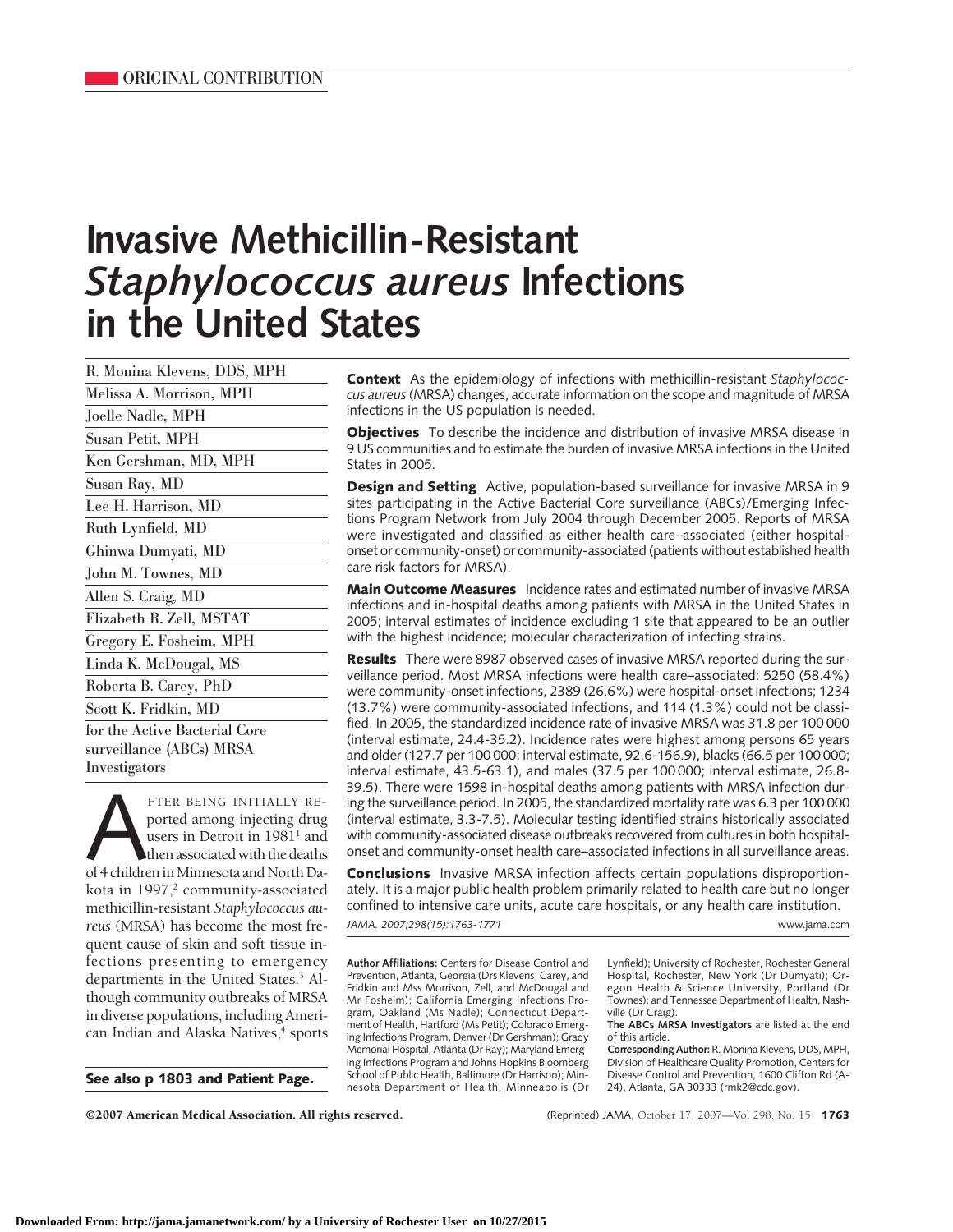teams,  $5,6$  prison inmates, $7$  and child care attendees,<sup>8</sup> usually involved skin disease, MRSA also can cause severe, sometimes fatal invasive disease.<sup>9-13</sup>

Studies of the emergence of community-associated MRSA disease over the past decade determined that isolates causing community-associated and health care–associated MRSA infections were distinct.<sup>10</sup> Isolates from the community were susceptible to most non– $\beta$ -lactam antimicrobial agents,<sup>10</sup> carried staphylococcal cassette chromosome type  $\text{IV},^{14}$  and frequently encoded the dermonecrotic cytotoxin known as Panton-Valentine leukocidin.15 The strain most often isolated in community outbreaks was pulsedfield type USA300.16 Other strains of community origin include USA400, USA1000, and USA1100.17 In contrast, strains most frequently associated with MRSA infections in health care settings were USA100, USA200, and less often, USA500<sup>18</sup>; these traditionally have been multidrugresistant and have carried staphylococcal cassette chromosome type II.10

In hospitalized patients, MRSA has been a problem since the 1960s<sup>19</sup>; approximately 20% of bloodstream infections in the hospital setting have been caused by *S aureus*. <sup>20</sup> The proportion of hospital-onset *S aureus* infections that were methicillin-resistant reached 64.4% in US intensive care units in 2003.21 In the hospital, MRSA infections are associated with greater lengths of stay, higher mortality,<sup>22</sup> and increased costs.23,24 Although more recently there has been increased surveillance activity for invasive MRSA infections in the community, surveillance for MRSA bloodstream infections in the United States traditionally has been limited to hospital-onset (ie, nosocomial) disease.<sup>20,21</sup>

As the epidemiology of MRSA disease changes, including both community- and health care–associated disease, accurate information on the scope and magnitude of the burden of MRSA disease in the US population is needed to set priorities for prevention and control. In this report we describe the incidence and distribution of invasive MRSA disease in 9 US communities and use these results to estimate the burden of invasive MRSA infections in the United States.

## **METHODS Surveillance Methodology and Definitions**

The Active Bacterial Core surveillance system (ABCs) is an ongoing, population-based, active laboratory surveillance system and is a component of the Emerging Infections Program (EIP) of the US Centers for Disease Control and Prevention (CDC). From July 2004 through December 2005, 9 EIP sites conducted surveillance for invasive MRSA infections. A site number was assigned in descending order of population size: site 1, the state of Connecticut (estimated population, 3.5 million); site 2, the Atlanta, Georgia, metropolitan area (8 counties; estimated population, 3.5 million); site 3, the San Francisco, California, Bay Area (3 counties; estimated population, 3.2 million); site 4, the Denver, Colorado, metropolitan area (5 counties; estimated population, 2.3 million); site 5, the Portland, Oregon, metropolitan area (3 counties; estimated population, 1.5 million); site 6, Monroe County, New York (estimated population, 733 000); site 7, Baltimore City, Maryland (estimated population, 636 000); site 8, Davidson County, Tennessee (estimated population, 575 000); and site 9, Ramsey County (St Paul area), Minnesota (estimated population, 495 000). The total population under surveillance in 2005 was an estimated 16.5 million, or approximately 5.6% of the US population. Surveillance sites were similar to the US population in the distribution by male sex (49.2% and 49.3%, respectively); however, surveillance sites had a lower frequency of whites (72.7% and 81.0%, respectively) and of persons 65 years and older (10.8% and 12.4%, respectively).

ABCs case finding was both active and laboratory-based. Clinical microbiology laboratories in acute care hospitals and all reference laboratories processing sterile site specimens for

residents of the surveillance area were contacted regularly for case identification. In hospitals without computerized microbiology data, surveillance personnel telephoned designated microbiology laboratory contacts regularly to identify new cases and request isolate submission. Where microbiology data were computerized, electronic line listings of all MRSA isolated from normally sterile sites were received on a monthly basis by surveillance staff, which investigated each potential case to confirm residency status, presence of infection, demographic characteristics, and underlying illness. The burden of disease can be estimated by this surveillance method using census data and the surveillance site–specific incidence rates and age-, race-, and sex-adjusted incidence rates pooled across all surveillance sites. This infrastructure is the same as that used for estimated incidence and disease burden for bacterial meningitis<sup>25</sup> and invasive infections with *Streptococcus pneumoniae*. 26,27

Case reporting and isolate collection were determined to be surveillance activities at the CDC; in addition, each of the 9 participating surveillance sites evaluated the protocol and either deemed it a surveillance activity (eg, that involving a reportable disease) or obtained institutional review board approval with a waiver of informed consent.

A case of invasive MRSA infection was defined by the isolation of MRSA from a normally sterile body site in a resident of the surveillance area, including residents institutionalized in long-term care facilities, prisons, etc. Normally sterile sites included blood, cerebrospinal fluid, pleural fluid, pericardial fluid, peritoneal fluid, joint/ synovial fluid, bone, internal body site (lymph node, brain, heart, liver, spleen, vitreous fluid, kidney, pancreas, or ovary), or other normally sterile sites. Cultures designated as "fluid" were investigated as potentially sterile culture sites; cultures designated as "tissue" with no specification of original source were not investigated.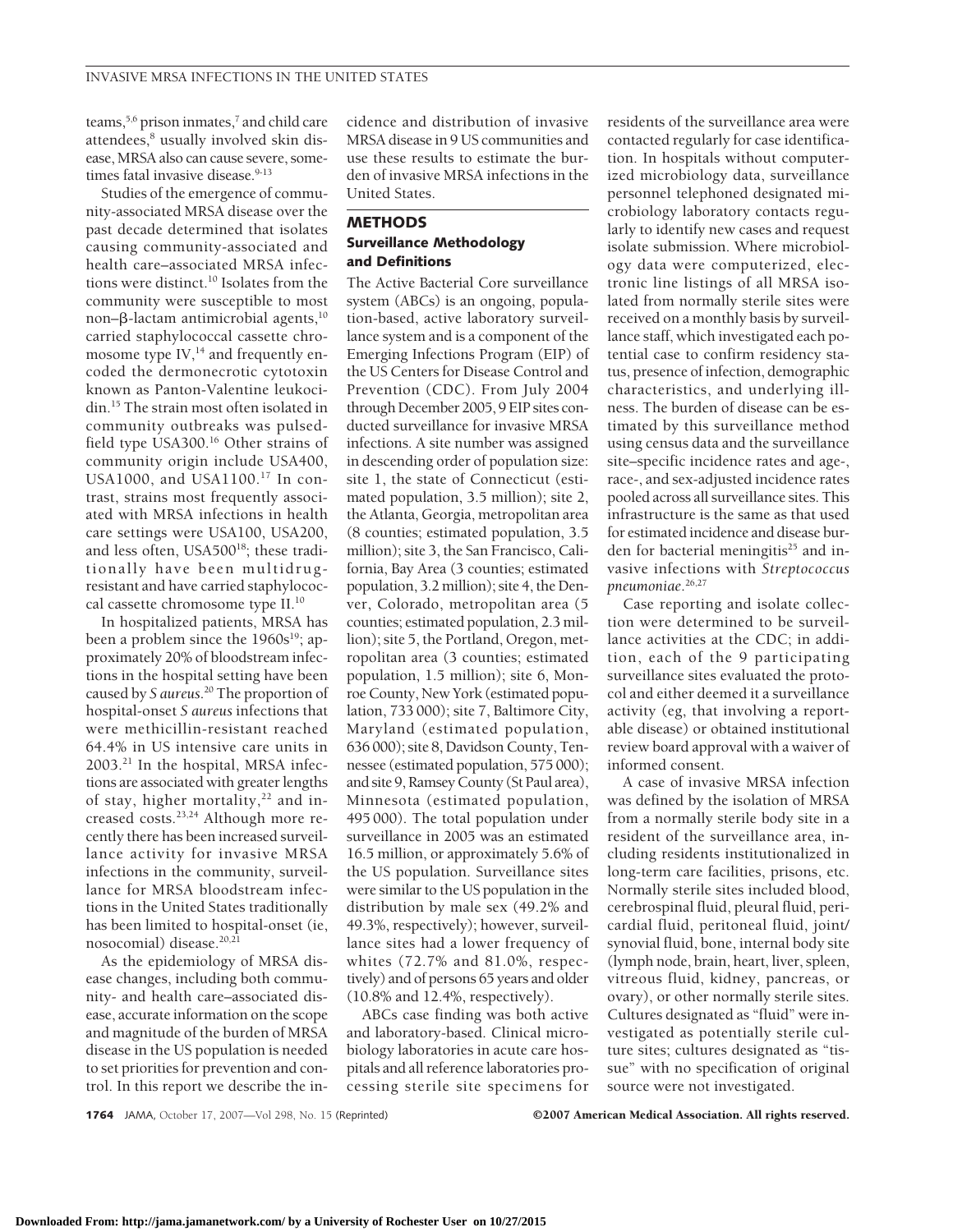Personnel in each EIP site abstracted data from medical records from hospital and clinic visits using a standard case report form. Information on the following health care risk factors for MRSA was collected: culture obtained more than 48 hours after admission; presence of an invasive device (eg, vascular catheter, gastric feeding tube) at time of admission or evaluation; and a history of MRSA infection or colonization, surgery, hospitalization, dialysis, or residence in a longterm care facility in the 12 months preceding the culture. Cases could have more than 1 health care risk factor. For this analysis, we used health care risk factor information to classify cases into mutually exclusive groups (those with health care–associated and communityassociated infections) justified previously28 and consistent with other studies (**TABLE 1**). 29,30 Health care– associated infections, in turn, were classified as either community-onset (cases with a health care risk factor but with a culture obtained  $\leq$ 48 hours after hospital admission) and hospitalonset (cases with culture obtained >48 hours after admission, regardless of whether they also had other health care risk factors). Community-associated cases were those without documented health care risk factors.

Surveillance personnel also collected demographic (including race), clinical, and outcome (hospital death or discharge) information on each case from the initial hospitalization. Mortality was collected from the patient record and represented crude, in-hospital deaths only. Race was collected from information available in the medical record. Cases were considered to have a diagnosis of bacteremia, pneumonia, cellulitis, osteomyelitis, endocarditis, septic shock, or other infection, if there was documentation of such a diagnosis in the medical record, regardless of the source of the isolate. Cases could have more than 1 clinical diagnosis. Bacteremias included those classified as primary, secondary, and not specified. Use of up to 4 antimicrobial agents was recorded, but all such agents reflected only initial empirical therapy and did not in**Table 1.** Definitions Used for Epidemiologic Classification of Invasive Methicillin-Resistant *Staphylococcus aureus* (MRSA) Infections

| Classification         | Definition                                                                                                                                                                                                                                                                                                                 |  |  |
|------------------------|----------------------------------------------------------------------------------------------------------------------------------------------------------------------------------------------------------------------------------------------------------------------------------------------------------------------------|--|--|
| Health care-associated |                                                                                                                                                                                                                                                                                                                            |  |  |
| Community-onset        | Cases with at least 1 of the following health care risk factors: (1)<br>presence of an invasive device at time of admission; (2) history<br>of MRSA infection or colonization; (3) history of surgery,<br>hospitalization, dialysis, or residence in a long-term care facility<br>in previous 12 mo preceding culture date |  |  |
| Hospital-onset         | Cases with positive culture result from a normally sterile site<br>obtained >48 h after hospital admission. These cases might<br>also have $\geq$ 1 of the community-onset risk factors.                                                                                                                                   |  |  |
| Community-associated   | Cases with no documented community-onset health care risk factor                                                                                                                                                                                                                                                           |  |  |
|                        |                                                                                                                                                                                                                                                                                                                            |  |  |

clude dose, duration, therapeutic changes, or procedures (eg, draining, surgical therapy). Concordant empirical therapy was defined as receipt of any antimicrobial agent to which the isolate was susceptible by laboratory testing and that was documented in the medical record. Recurrent invasive MRSA was defined as a positive culture result obtained from the same case 30 days or more after the initial culture.

#### **Isolate Collection and Testing**

Laboratories identified by the EIP site were asked to submit isolates from invasive MRSA infections. Of 123 laboratories serving residents of the surveillance areas, 48 (39%) contributed isolates. All isolates were sent to the CDC for identification, selected testing, and storage. In situations in which more than 1 isolate was available from a single case, the protocol selected 1 isolate, preferably from a nonblood sterile site. Isolates were prioritized for testing as follows: within each geographic site, all nonblood isolates and the subsequent submitted blood isolate were selected; then, among blood isolates, those from cases with a diagnosis other than uncomplicated bacteremia were selected. Testing included confirmation of *S aureus* identification using catalase and Staphaurex (Remel Europe Ltd, Dartford, United Kingdom) agglutination tests and tube coagulase if necessary, as well as description of morphology on nonselective blood agar, confirmation of oxacillin resistance by the broth microdilution method,<sup>18</sup> and pulsed-field gel electrophoresis (PFGE) using the restriction endonuclease

*Sma*I. PFGE patterns were analyzed using BioNumerics version 4.01 (Applied Maths, Austin, Texas) and grouped into pulsed-field types using Dice coefficients and 80% relatedness, as previously described.18 PFGE testing was conducted at the CDC and at the reference centers in Colorado, Connecticut, Georgia, Minnesota, and Oregon. All PFGE patterns were entered into a single database for analysis.

#### **Statistical Analysis**

We selected cases reported from July 2004 through December 2005 to describe epidemiologic, clinical, and microbiological characteristics. We included only cases reported from January through December 2005 for the annual 2005 incidence rate calculations. Recurrent cases were excluded from incidence calculations. We used US Census Bureau bridged-race vintage postcensus population estimates for 2005, provided by the National Center for Health Statistics for surveillance area and national denominator values.

Because the surveillance sites varied in the distribution by age and race, for national estimates of burden of disease we multiplied the aggregate age-, race-, and sex-specific rates of disease in the surveillance areas by the age, race, and sex distribution of the US population for 2005. Because 1 site (site 7, Baltimore City) reported an excessively high incidence of infection, we calculated interval estimates for the age-, race-, and sex-adjusted incidence rates and estimated burden as well. This was performed by creating a lower bound by pooling data from the 3 EIP sites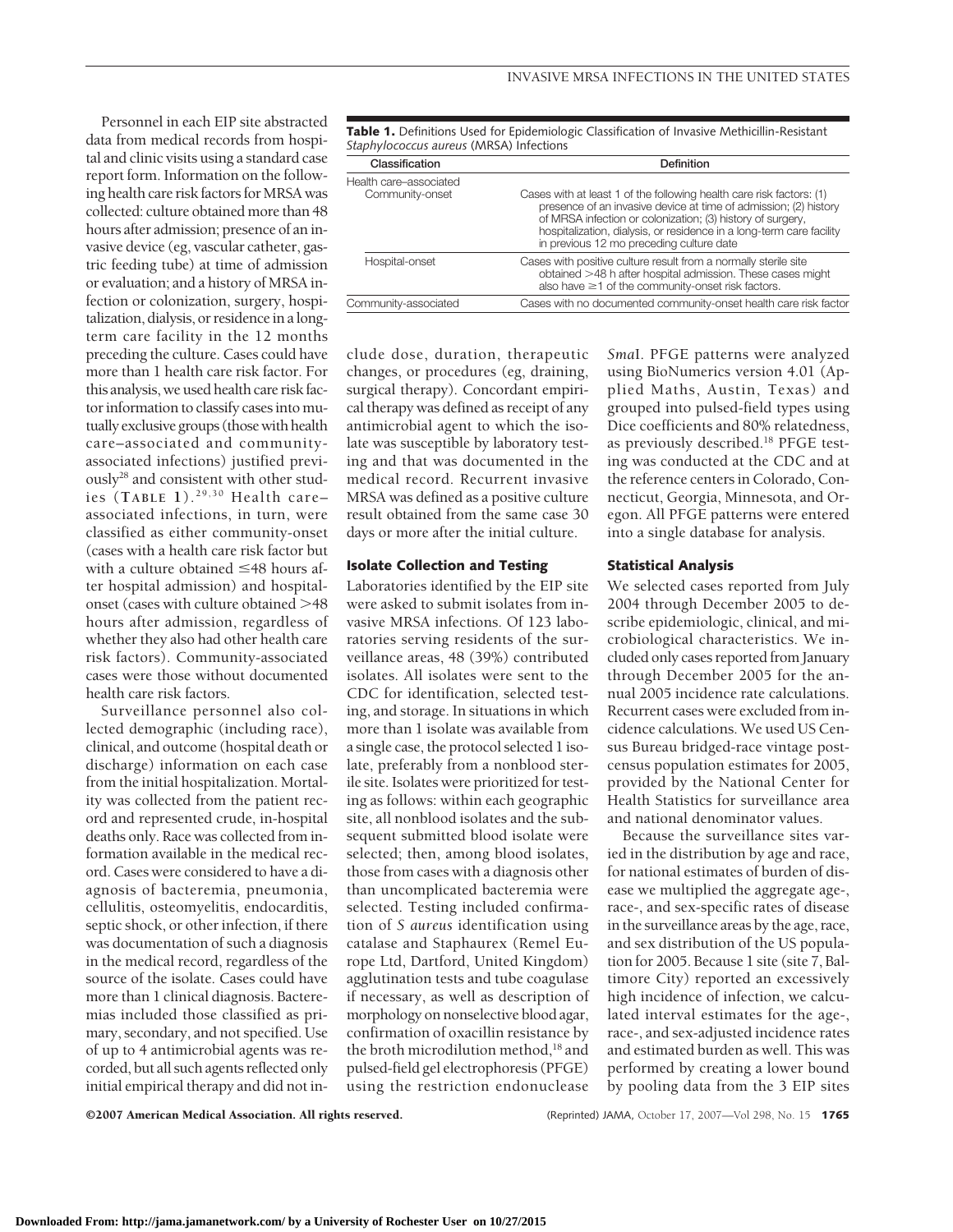**Table 2.** Observed Incidence Rates of Invasive Methicillin-Resistant *Staphylococcus aureus* (MRSA) by Active Bacterial Core Surveillance Site and Epidemiologic Classification, United States, 2005<sup>a</sup>

|                                               |              |                      | Incidence per 100 000         |                |       |
|-----------------------------------------------|--------------|----------------------|-------------------------------|----------------|-------|
|                                               |              |                      | <b>Health Care-Associated</b> |                |       |
| Surveillance Site No. (Location) <sup>b</sup> | No. of Cases | Community-Associated | Community-Onset               | Hospital-Onset | Total |
| 1 (Connecticut)                               | 952          | 2.7                  | 15.6                          | 8.4            | 27.1  |
| 2 (Atlanta, GA, metropolitan area)            | 1165         | 5.1                  | 16.7                          | 10.3           | 33.0  |
| 3 (San Francisco, CA, Bay Area)               | 936          | 4.5                  | 15.9                          | 7.7            | 29.2  |
| 4 (Denver, CO, metropolitan area)             | 480          | 2.8                  | 12.3                          | 6.0            | 21.2  |
| 5 (Portland, OR, metropolitan area)           | 305          | 4.7                  | 11.4                          | 3.6            | 19.8  |
| 6 (Monroe County, NY)                         | 307          | 2.7                  | 22.2                          | 16.8           | 41.9  |
| 7 (Baltimore City, MD)                        | 742          | 29.7                 | 62.9                          | 19.7           | 116.7 |
| 8 (Davidson County, TN)                       | 305          | 6.8                  | 30.4                          | 13.9           | 53.0  |
| 9 (Ramsey County, MN)                         | 95           | 1.6                  | 11.5                          | 6.1            | 19.2  |

<sup>a</sup>Epidemiologic classification of disease consisted of health care–associated (either hospital-onset cases with a culture collected >48 h after hospital admission or community-<br>onset cases with health care risk factors b

**Table 3.** Estimated Incidence Rates of Invasive Methicillin-Resistant *Staphylococcus aureus* Infections by Race, Active Bacterial Core Surveillance, United States, 2005

|                                         |              | Incidence per 100 000 |                  |                  |  |  |
|-----------------------------------------|--------------|-----------------------|------------------|------------------|--|--|
| Age, y                                  | No. of Cases | White                 | <b>Black</b>     | Other            |  |  |
| <1                                      | 60           | 14.9                  | 65.9             | 14.2             |  |  |
| $\mathbf{1}$                            | 9            | 3.7                   | 5.9              | 0                |  |  |
| $2 - 4$                                 | 18           | 1.9                   | 6.0              | 0                |  |  |
| $5 - 17$                                | 47           | 0.7                   | 4.8              | 0.4              |  |  |
| 18-34                                   | 434          | 7.3                   | 29.1             | 3.2              |  |  |
| $35 - 49$                               | 1082         | 16.1                  | 84.9             | 6.3              |  |  |
| 50-64                                   | 1327         | 35.1                  | 127.5            | 15.8             |  |  |
| $\geq 65$                               | 2308         | 118.0                 | 253.8            | 67.0             |  |  |
| Total (interval estimates) <sup>a</sup> | 5287         | 27.7 (21.9-32.4)      | 66.5 (43.5-63.1) | 10.4 (10.7-16.4) |  |  |

a Interval estimates for the overall incidence by race were calculated for the lower bound by pooling data from the 3 surveillance sites reporting the lowest incidence rates; for the upper bound, by pooling data from the 3 sites report-<br>ing the highest rates, excluding data from site 7 (Baltimore City), which reported excessively high rat specific interval estimates are adjusted by age and sex.

with lowest overall incidence (sites 4, 5, and 9) and an upper bound by pooling data from the 3 EIP sites with highest overall incidence (sites 2, 6, and 8), excluding site 7. Because data from site 7 were excluded from the interval estimates, there are occasions when the intervals do not include the overall rate. Confidence intervals are based on the properties of a sampling distribution and cannot be calculated with our data because our surveillance areas captured all cases, not a sample. We tested differences in proportions of descriptive characteristics using  $\chi^2$ . Analyses were performed using SAS version 9.1.3 (SAS Institute Inc, Cary, North Carolina).

### **RESULTS Incidence of Invasive MRSA**

There were 8987 observed cases of invasive MRSA reported from July 2004 through December 2005. Most were health care–associated, with 5250 (58.4%) community-onset infections, 2389 (26.6%) hospital-onset infections, 1234 (13.7%) communityassociated infections, and 114 (1.3%) that could not be classified.

Unadjusted incidence rates of all types of invasive MRSA ranged between approximately 20 to 50 per 100 000 in most ABCs sites but were noticeably higher in 1 site (site 7, Baltimore City) (**TABLE 2**). The rate of invasive communityassociated MRSA was less than 3 per

100 000 in 4 sites and approximately 5 per 100 000 in 3 sites. Incidence rates were consistently higher among blacks compared with whites in the various age groups (**TABLE 3**). Adjustingfor age, race, and sex, the standardized incidence rate of invasive MRSA for calendar year 2005 was 31.8 per 100 000 persons (**TABLE 4**). The overall interval estimate after exclusion of the outlier site (site 7) was 24.4 to 35.2 per 100 000.

The rate of health care–associated, community-onset infections (17.6 per 100 000; interval estimate, 14.7-18.2) was greater than either health care– associated, hospital-onset infections (8.9 per 100 000; interval estimate, 6.1- 11.8) or community-associated infections (4.6 per 100 000; interval estimate, 3.6-4.4). Standardized incidence rates overall were highest among persons 65 years and older (127.7 per 100 000; interval estimate, 92.6-156.9), blacks (66.5 per 100 000; interval estimate, 43.5-63.1), and males (37.5 per 100 000; interval estimate, 26.8-39.5) (Table 4). Rates were lowest among persons aged 5 to 17 years (1.4 per 100 000; interval estimate, 0.8-1.7).

The standardized mortality rate was 6.3 per 100 000 (interval estimate, 3.3-7.5) overall, and was higher among persons 65 years and older (35.3 per 100 000; interval estimate, 18.4- 44.7), blacks (10.0 per 100 000; interval estimate, 5.7-9.9), and males (7.4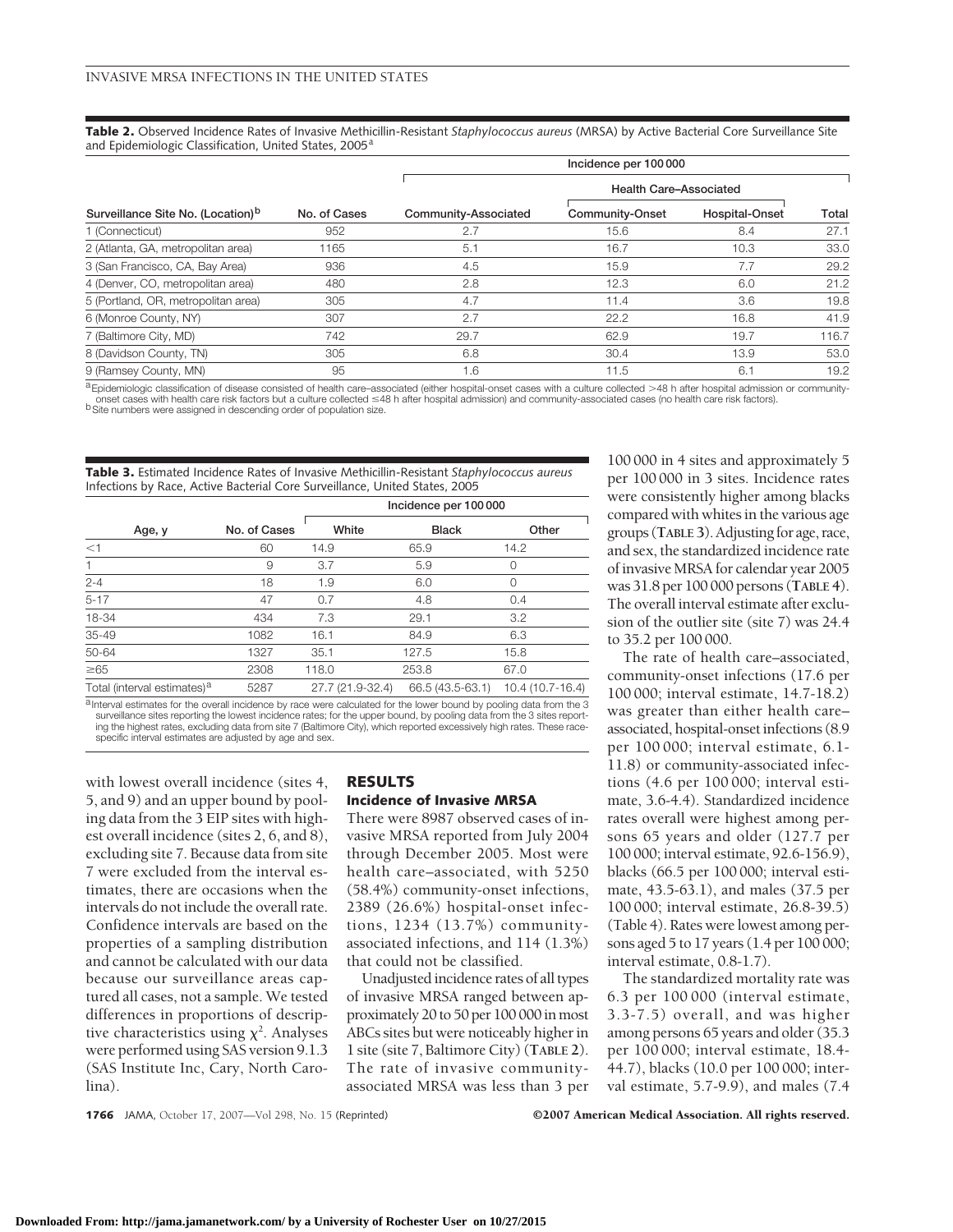per 100 000; interval estimate, 3.7- 8.9) (Table 4). Among persons with MRSA, mortality for health care– associated, community-onset infections was higher (3.2 per 100 000; interval estimate, 1.7-3.7) than for health care–associated, hospital-onset infections (2.5 per 100 000; interval estimate, 1.2-3.1) or for communityassociated infections (0.5 per 100 000; interval estimate, 0.3-0.6).

There were 5287 infections reported in the surveillance areas during 2005; after adjusting for age, race, and sex to the US population, we estimated that 94 360 (interval estimate, 72 850-104 000) patients had an invasive MRSA infection. There were 988 reported deaths, which we estimated were 18 650 (interval estimate, 10 030- 22 070) in-hospital deaths subsequent to invasive MRSA infections in the United States (Table 4).

Pooled among all sites, we looked at the frequency of reports over the 18month period from July 2004 through December 2005. The number of cases reported per month ranged from 443 in August 2004 to 541 in September 2005. Among all cases reported in the 18-month period, the percentage with community-associated infections ranged from 4.2% in April 2005 to 6.6% in July, August, and October 2005. When limiting the evaluation to only the 172 community-associated pneumonia reports, there was no apparent clustering by season (data not shown).

## **Established MRSA Risk Factors and Spectrum of Disease**

Apart from community-associated cases which, by definition, had no established health care risk factors for MRSA, 4105 of 5250 (78.2%) cases with health care–associated, community-onset infections and 1993 of 2389 (83.4%) cases with health care–associated, hospitalonset infections had more than 1 health care risk factor for MRSA documented in medical records. The most common health care risk factors among cases with community-onset infections and hospital-onset infections were a history of hospitalization (76.6% and 57.7%, respectively), history of surgery (37.0% and 37.6%), long-term– care residence (38.5% and 21.9%), and MRSA infection or colonization (30.3% and 17.4%).

Of the 8792 cases with complete information, the clinical syndrome associated with invasive MRSA disease included bacteremia (75.2%), pneumonia (13.3%), cellulitis (9.7%), osteomyelitis (7.5%), endocarditis (6.3%), and septic shock (4.3%). Almost all cases (8304 [92.4%]) were hospitalized, 1598 (17.8%) of all cases died during hospitalization, and 1162 (12.9%) developed recurrent invasive infections. Cases with endocarditis had a high frequency of recurrent infections (108 [19.3%]). Clinical outcome was recorded for 8849 cases (98%). Crude

**Table 4.** Numbers and Incidence Rates of Invasive Methicillin-Resistant *Staphylococcus aureus* (MRSA) Infections and Deaths, by Selected Demographic Characteristics and Epidemiologic Classifications, Active Bacterial Core Surveillance, United States, 2005<sup>a</sup>

|                                                                                    |               |                                | <b>Invasive MRSA Infections</b> |                               |                         | <b>Invasive MRSA Deaths</b> |               |                                |                          |                                   |                         |                         |
|------------------------------------------------------------------------------------|---------------|--------------------------------|---------------------------------|-------------------------------|-------------------------|-----------------------------|---------------|--------------------------------|--------------------------|-----------------------------------|-------------------------|-------------------------|
|                                                                                    |               |                                |                                 | Incidence per 100 000         |                         |                             |               |                                |                          | Incidence per 100 000             |                         |                         |
| Demographic                                                                        |               |                                |                                 | Health Care-<br>Associated    |                         |                             |               |                                |                          | <b>Health Care-</b><br>Associated |                         |                         |
|                                                                                    | Actual<br>No. | Estimated<br>No.               | Community                       | Community- Hospital-<br>Onset | Onset                   | Total                       | Actual<br>No. | Estimated<br>No.               | Community                | Community- Hospital-<br>Onset     | Onset                   | Total                   |
| <b>Sex</b>                                                                         |               |                                |                                 |                               |                         |                             |               |                                |                          |                                   |                         |                         |
| Male                                                                               | 3066          | 54790                          | 6.1                             | 20.6                          | 10.1                    | 37.5                        | 571           | 10840                          | 0.8                      | 3.9                               | 2.7                     | 7.4                     |
| Female                                                                             | 2220          | 39 360                         | 3.2                             | 14.7                          | 7.9                     | 26.3                        | 417           | 7820                           | 0.3                      | 2.6                               | 2.2                     | 5.2                     |
| Age, y<br>$<$ 1                                                                    | 60            | 950                            | 3.5                             | 4.7                           | 14.7                    | 23.1                        | 5             | 80                             | 0                        | 0.3                               | 1.6                     | 2.0                     |
|                                                                                    | 9             | 160                            | 2.9                             | 0.0                           | 1.0                     | 3.8                         | 0             | $\Omega$                       | $\circ$                  | 0                                 | 0                       | $\Omega$                |
| $2 - 4$                                                                            | 18            | 290                            | 0.8                             | 1.0                           | 0.6                     | 2.4                         | 1             | 10                             | $\mathbf 0$              | $\circ$                           | 0.1                     | 0.1                     |
| $5 - 17$                                                                           | 47            | 730                            | 0.6                             | 0.4                           | 0.3                     | 1.4                         | 3             | 60                             | $\circ$                  | 0                                 | 0.1                     | 0.1                     |
| 18-34                                                                              | 434           | 7050                           | 3.2                             | 4.2                           | 2.4                     | 10.1                        | 31            | 460                            | 0.1                      | 0.2                               | 0.3                     | 0.7                     |
| 35-49                                                                              | 1082          | 16100                          | 6.3                             | 11.9                          | 5.3                     | 24.3                        | 92            | 1400                           | 0.4                      | 0.8                               | 0.9                     | 2.1                     |
| 50-64                                                                              | 1327          | 22 1 20                        | 6.7                             | 23.9                          | 12.1                    | 43.9                        | 224           | 3640                           | 0.9                      | 3.2                               | 2.9                     | 7.2                     |
| $\geq 65$                                                                          | 2308          | 46970                          | 8.9                             | 78.2                          | 39.1                    | 127.7                       | 632           | 13000                          | 2.1                      | 19.7                              | 13.4                    | 35.3                    |
| Race<br>White                                                                      | 2716          | 66590                          | 3.8                             | 15.3                          | 8.1                     | 27.7                        | 596           | 14270                          | 0.4                      | 3.1                               | 2.4                     | 5.9                     |
| <b>Black</b>                                                                       | 1794          | 25 9 80                        | 10.9                            | 37.2                          | 16.6                    | 66.5                        | 263           | 3900                           | 0.2                      | 4.8                               | 3.7                     | 10.0                    |
| Other                                                                              | 139           | 1790                           | 1.6                             | 5.4                           | 3.3                     | 10.4                        | 38            | 480                            | 0.1                      | 1.3                               | 1.2                     | 2.8                     |
| Total (interval<br>estimates)<br>$\cap$ $ \cdot$ $\cdot$ $ \cdot$ $\cdot$ $ \cdot$ | 5287          | 94 360<br>(72 850-<br>104 000) | 4.6<br>$(3.6 -$<br>(4.4)        | 17.6<br>$(14.7 -$<br>18.2)    | 8.9<br>$(6.1 -$<br>11.8 | 31.8<br>$(24.4 -$<br>35.2   | 988           | 18650<br>$(10050 -$<br>22 100) | 0.5<br>$(0.3 -$<br>(0.6) | 3.2<br>$(1.7 -$<br>3.7            | 2.5<br>$(1.2 -$<br>3.1) | 6.3<br>$(3.3 -$<br>7.5) |

aEpidemiologic classification of disease consisted of healthcare-associated (either hospital-onset cases with a culture collected >48 hours after hospital admission or community-onset cases with healthcare risk factors but a culture collected ≤48 hours after hospital admission) and community-associated cases (those with no healthcare risk factors). There were 638 cases and 91 deaths with unknown race.

©2007 American Medical Association. All rights reserved. (Reprinted) JAMA, October 17, 2007—Vol 298, No. 15 **1767**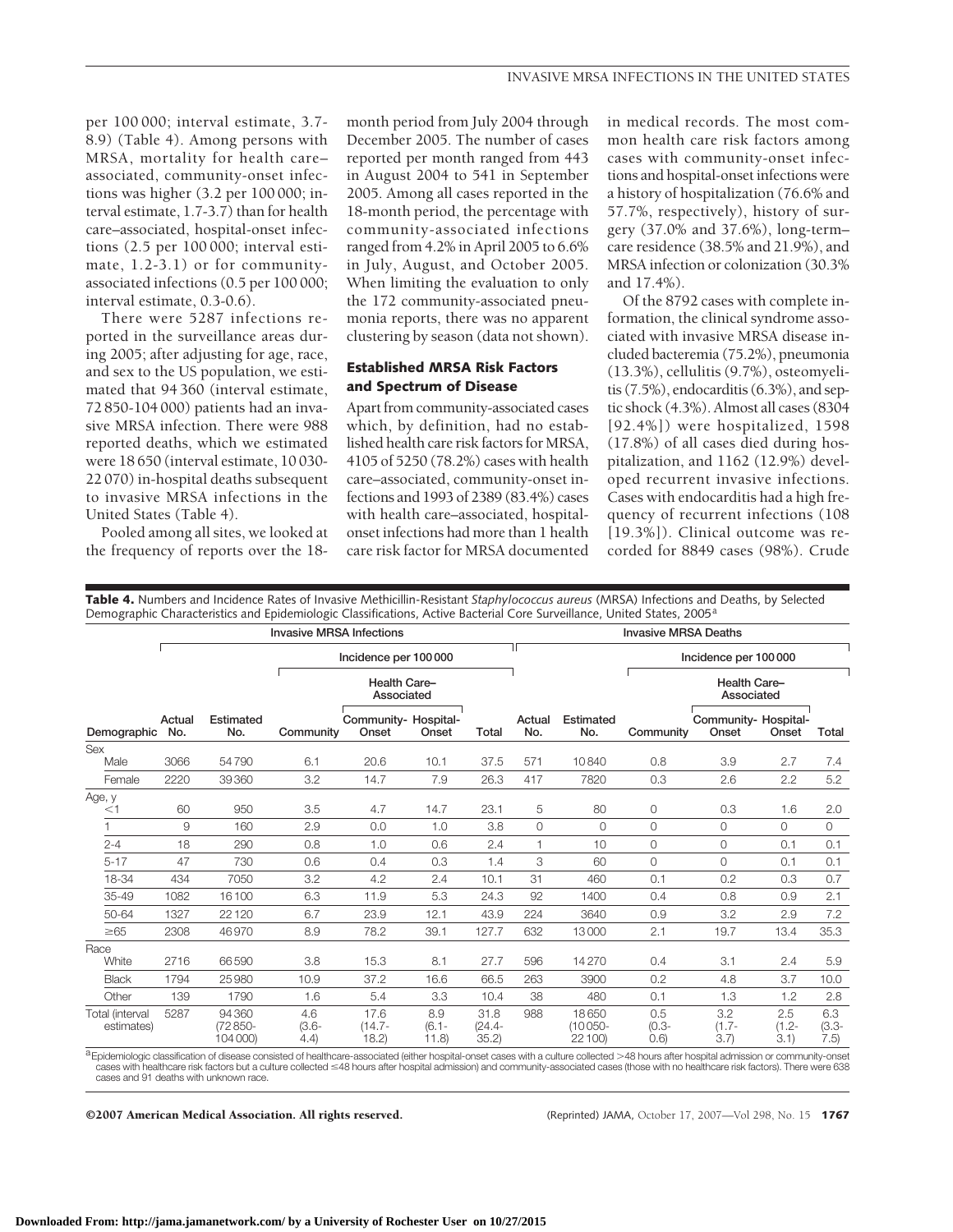mortality varied by MRSA-related diagnosis, with high rates observed among cases with septic shock (55.6%) and pneumonia (32.4%), low rates among those with cellulitis (6.1%), and moderate rates among those with bacteremia (10.2%) or endocarditis (19.3%). The proportion of cases presenting with each major clinical condition varied between epidemiologic classifications (**TABLE 5**). Compared with the distribution of syndromes among cases with communityassociated infections, bacteremia was more common, and cellulitis and endocarditis were significantly less common, among each of the cases with health care–associated infections.

Empirical therapy was documented for 5730 of the 8987 cases (63.8%). Overall, 4720 cases (82.4%) received concordant empirical therapy. Differential outcomes based on discordant therapy were not evaluated, since required data such as dose, duration, therapy changes, and adjunctive therapy were not abstracted. Receipt of concordant therapy was slightly lower among cases with communityassociated infections compared with those having health care–associated infections either of community onset (80.1% vs 82.9%, respectively; *P*=.03) or hospital onset (80.1% vs 86.0%, *P*.001). Vancomycin was the antimicrobial agent most frequently used for

**Table 5.** Number and Percentage of Invasive Methicillin-Resistant *Staphylococcus aureus* Infections by Clinical Condition and Epidemiologic Classification, Active Bacterial Core Surveillance, United States, July 2004-December 2005<sup>a</sup>

| Condition <sup>b</sup> |                                          | Health Care-Associated,<br>No. (%)  |                                    |                              |
|------------------------|------------------------------------------|-------------------------------------|------------------------------------|------------------------------|
|                        | Community-<br>Associated<br>$(n = 1226)$ | Community-<br>Onset<br>$(n = 5191)$ | Hospital-<br>Onset<br>$(n = 2375)$ | Total, No.<br>$(N = 8792)^c$ |
| Bacteremia             | 798 (65.1)                               | 4019 $(77.4)$ <sup>e</sup>          | 1794 (75.5) <sup>e</sup>           | 6611                         |
| Pneumonia              | 172 (14.0)                               | 616 $(11.9)$ <sup>d</sup>           | 383 (16.1)                         | 1171                         |
| Cellulitis             | 278 (22.7)                               | 456 $(8.8)$ <sup>e</sup>            | 114 $(4.8)$ <sup>e</sup>           | 848                          |
| Osteomyelitis          | 99(8.1)                                  | 415 (8.0)                           | 142 $(6.0)^d$                      | 656                          |
| Endocarditis           | 155 (12.6)                               | 341 $(6.6)^e$                       | 60 $(2.5)^d$                       | 556                          |
| Septic shock           | 46 (3.8)                                 | 233(4.5)                            | 99 (4.2)                           | 378                          |

a Epidemiologic classification of disease consisted of health care–associated (either hospital-onset cases with a culture collected >48 h after hospital admission or community-onset cases with health care risk factors but a culture collected  $\leq$ 48 h after hospital admission) and community-associated cases (those with no health care risk factors).<br><sup>b</sup>Cases could have  $\geq$ 1 clinical syndrome.

<sup>C</sup>Of 8987 observed cases with invasive methicillin-resistant Staphylococcus aureus, 114 (1.3%) could not be classified and 81 had missing condition.<br>  $dP < .05$ .

 $\text{P}_P$  < .01; all comparisons use community-associated as the referent category.

**Table 6.** Number and Percentage of Pulsed-Field Types USA100 and USA300 of Methicillin-Resistant *Staphylococcus aureus* Isolates, Active Bacterial Core Surveillance Sites, United States, 2005<sup>a</sup>

|                                                                                                                                                                                       |                 | Isolates at Each Site, No. (%) |               |               |           |  |  |
|---------------------------------------------------------------------------------------------------------------------------------------------------------------------------------------|-----------------|--------------------------------|---------------|---------------|-----------|--|--|
| Surveillance Site No. (Location) <sup>b</sup>                                                                                                                                         | No. of<br>Cases | <b>Isolates</b>                | <b>USA100</b> | <b>USA300</b> | Other     |  |  |
| 1 (Connecticut)                                                                                                                                                                       | 1583            | 142 (9.0)                      | 109 (76.8)    | 5(3.5)        | 28 (19.7) |  |  |
| 2 (Atlanta, GA, metropolitan area)                                                                                                                                                    | 1995            | 134 (6.7)                      | 36(26.8)      | 64 (47.8)     | 34(25.4)  |  |  |
| 3 (San Francisco, CA, Bay Area)                                                                                                                                                       | 1604            | 141 (8.8)                      | 66 (46.8)     | 53 (37.6)     | 22(15.6)  |  |  |
| 4 (Denver, CO, metropolitan area)                                                                                                                                                     | 805             | 85 (10.6)                      | 68 (80.0)     | 14 (16.5)     | 3(3.5)    |  |  |
| 5 (Portland, OR, metropolitan area)                                                                                                                                                   | 562             | 175 (31.1)                     | 83 (47.4)     | 77 (44.0)     | 15(8.6)   |  |  |
| 6 (Monroe County, NY)                                                                                                                                                                 | 546             | 81 (14.8)                      | 61(75.3)      | 13 (16.3)     | 7(8.6)    |  |  |
| 7 (Davidson County, TN)                                                                                                                                                               | 423             | 40(9.5)                        | 23(57.5)      | 15 (37.5)     | 2(5.0)    |  |  |
| 9 (Ramsey County, MN)                                                                                                                                                                 | 130             | 66 (50.8)                      | 54(81.1)      | 11 (16.7)     | 1(1.5)    |  |  |
| Total                                                                                                                                                                                 | 7648            | 864 (11.3)                     | 500(6.5)      | 252(3.3)      | 112(1.5)  |  |  |
| alsolates not available from site 7, so total does not include 1339 cases reported from that site.<br><sup>b</sup> Site numbers were assigned in descending order of population size. |                 |                                |               |               |           |  |  |

empirical therapy (75%), followed by semisynthetic penicillins (28%) and fluoroquinolones (26%). Similar proportions of cases were prescribed monotherapy (31.3%), therapy with 2 antimicrobials (37.9%), or therapy with more than 2 antimicrobials (30.9%).

#### **Pulsed-Field Typing**

PFGE results were available for 864 of the 1201 (71.9%) isolates received from 8 of the 9 ABCs sites (isolates were not available from site 7); these results represent 11.3% of the 7648 cases reported from these 8 sites (**TABLE 6**). Of these results, 81.6% were from blood cultures, 4.7% from bone, 4.8% from synovial fluid, 1.9% from pleural fluid, 1.5% from peritoneal fluid, and the remaining 5.5% from other normally sterile sites; this culture site distribution is similar to the distribution of culture sites reported among all 8987 cases. Isolates tested were associated with all of the major clinical conditions previously described, including uncomplicated bacteremia (69.8%), pneumonia (19.3%), cellulitis (11.3%), osteomyelitis (10.4%), endocarditis (8.5%), and septic shock (5.0%).

USA300 was the strain type identified for 100 of 150 (66.6%) isolates from community-associated cases and also was found among 108 of 485 (22.2%) isolates from health care–associated, community-onset cases and among 34 of 216 (15.7%) health care–associated, hospitalonset cases (**TABLE 7**). Also, 35 of 150 (23.0%) isolates from community-associated cases were USA100. In contrast, other strains of community origin (USA400, USA1000) were rare, accounting for only 3 of 150 (2.0%) isolates from community-associated cases, perhaps reflecting that these isolates all come from normally sterile sites and not skin abscesses, where these strain types have often been reported. USA100 and USA300 were the predominant pulsed-field types in each surveillance site, with the exception of site 1 (state of Connecticut) (Table 6).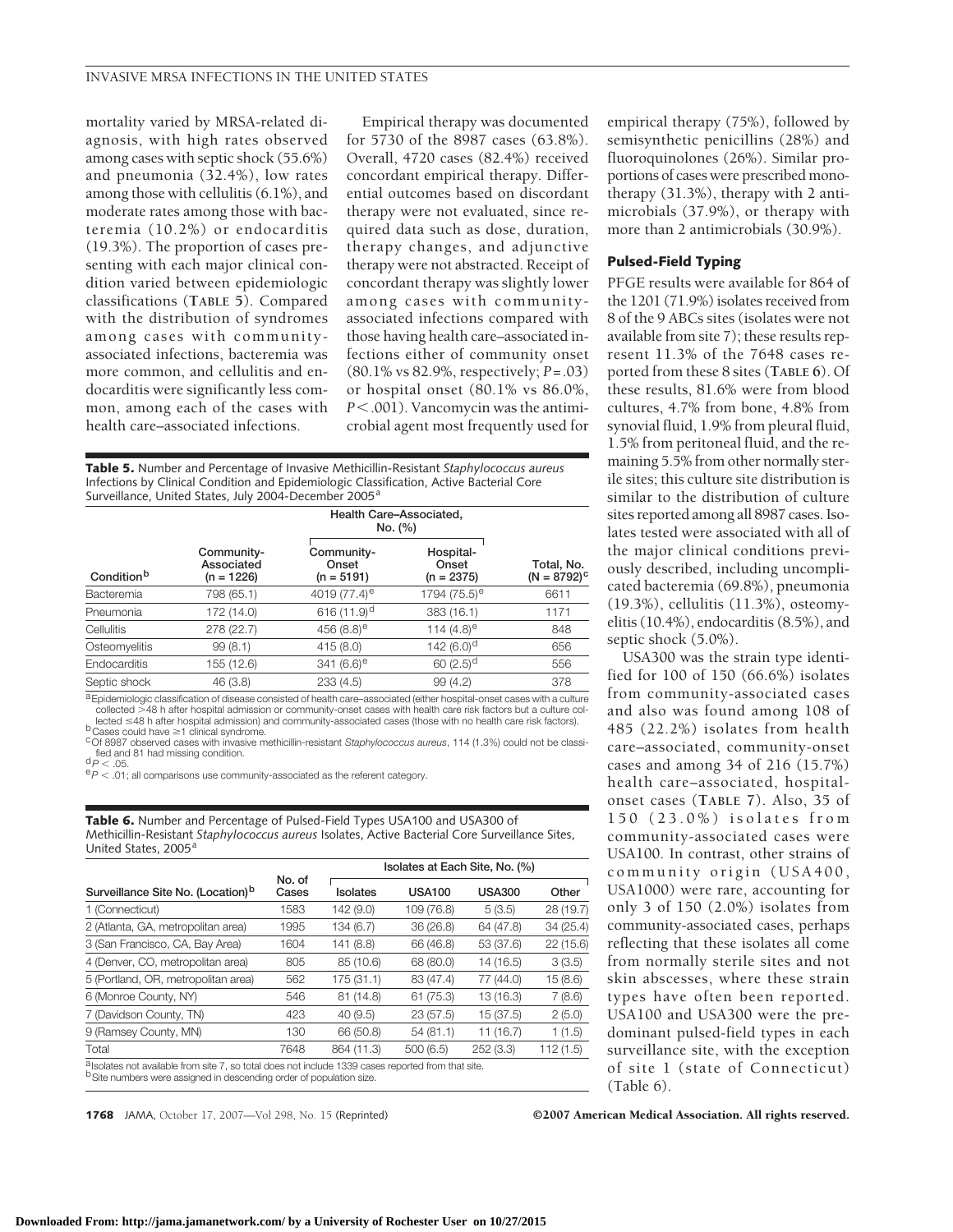#### **COMMENT**

These data represent the first US nationwide estimates of the burden of invasive MRSA disease using populationbased, active case finding. Based on 8987 observed cases of MRSA and 1598 in-hospital deaths among patients with MRSA, we estimate that 94 360 invasive MRSA infections occurred in the United States in 2005; these infections were associated with death in 18 650 cases. The standardized incidence rate of invasive MRSA for calendar year 2005 was 31.8 per 100 000 persons. The incidence of other important invasive pathogens in 2005, such as invasive infections with *S pneumoniae* or *Haemophilus influenzae*, ranged from 14.0 per 100 000 to less than 1 per 100 000, largely due to the availability and success of vaccination.31-33

The estimated 94 360 infections is larger than the estimate from a recent study using hospital discharge–coded data; in 2000, the CDC estimated that there were 31 440 hospitalizations for MRSA bacteremias (ie, septicemia) in the United States.<sup>34</sup> Some of the discrepancy may relate to a more inclusive definition of invasive disease in our study and to the limitations inherent in discharge coded data. Of the estimated 94 360 infections from this study, 75.2% were bacteremias, and 26.6% were of hospital onset; thus, our estimates would yield approximately 18 900 MRSA, hospital-onset bacteremias. In 2002, the CDC estimated that there were 248 678 hospital-acquired bacteremias in the United States,<sup>35</sup> of which approximately 20 390 (8.2%) could be expected to be MRSA<sup>20</sup>—a result consistent with our findings.

Regarding community-associated MRSA, noninvasive infections with MRSA greatly outnumber invasive MRSA infections. In fact, when 3 of the ABCs sites began surveillance in 2000 for all MRSA infections, only 7% represented invasive disease. However, findings described here further document that invasive MRSA disease does occur in persons without established health care risk factors,<sup>28</sup> is associated with strains of both community and

**Table 7.** Pulsed-Field Gel Electrophoresis Type of Methicillin-Resistant *Staphylococcus aureus* Isolates Cultured From Invasive Sites, by Epidemiologic Case Classification, Active Bacterial Core Surveillance, July 2004-December 2005 (n =  $864$ )<sup>a</sup>

|                           |                    |                                                                                                                            | No. (%)                  |          |                 |  |  |
|---------------------------|--------------------|----------------------------------------------------------------------------------------------------------------------------|--------------------------|----------|-----------------|--|--|
|                           | Community-Onset    |                                                                                                                            |                          |          |                 |  |  |
| Pulsed-Field<br>Type      | Hospital-<br>Onset | Health Care-<br>Associated                                                                                                 | Community-<br>Associated | Unknown  | Total           |  |  |
| <b>USA100</b>             | 160 (74)           | 303 (62)                                                                                                                   | 35(23)                   | 2(15)    | 500 (58)        |  |  |
| <b>USA200</b>             | 5(2)               | 9(2)                                                                                                                       | $\Omega$                 | $\Omega$ | 14(2)           |  |  |
| <b>USA300</b>             | 34 (16)            | 108 (22)                                                                                                                   | 100 (67)                 | 10(77)   | 252 (29)        |  |  |
| <b>USA400</b>             | 1 (< 1)            | 4(1)                                                                                                                       | 1 (< 1)                  | 0        | 6(<1)           |  |  |
| <b>USA500</b>             | 9(4)               | 30(6)                                                                                                                      | 4(3)                     | 0        | 43(5)           |  |  |
| <b>USA600</b>             | 1 (< 1)            | 4(1)                                                                                                                       | 0                        | 0        | 5 (< 1)         |  |  |
| <b>USA700</b>             | $\Omega$           | $\Omega$                                                                                                                   | 1 (< 1)                  | $\Omega$ | $1$ ( $\leq$ 1) |  |  |
| <b>USA800</b>             | $\Omega$           | 6(1)                                                                                                                       | 1 (< 1)                  | $\Omega$ | 7(1)            |  |  |
| <b>USA1000</b>            | O                  | 3(1)                                                                                                                       | 2(2)                     | O        | 5 (< 1)         |  |  |
| Iberian                   | 4(2)               | 6(1)                                                                                                                       | 3(2)                     | 1(8)     | 14(2)           |  |  |
| Not typeable <sup>b</sup> | 2(1)               | 12(2)                                                                                                                      | 3(2)                     | $\Omega$ | 17(2)           |  |  |
| Total                     | 216                | 485                                                                                                                        | 150                      | 13       | 864             |  |  |
|                           |                    | a Enidemialacie eleccification of disease consisted of boolth care associated (oither becaute), apost coses with a sulture |                          |          |                 |  |  |

a Epidemiologic classification of disease consisted of health care-associated (either hospital-onset cases with a culture collected 48 h after hospital admission or community-onset cases with health care risk factors but a culture collected ≤48 h after hospital admission) and community-associated cases (those with no health care risk factors).

b Smal pulsed-field gel electrophoresis typing was successful in giving these isolates a pattern number, but numbers were outside of the 80% similarity range.

health care origin,<sup>36</sup> and is associated with significant mortality. Molecular analysis of isolates in our study provides evidence supporting other studies $36$ showing that strains of community origin do now cause some hospital-onset disease but also that, overall, most invasive MRSA disease is still caused by MRSA strains of health care origin.

Compared with rates of invasive MRSA infections in 2 of our sites from 2001-2002, the incidence of invasive MRSA has increased in 2005 from 19.3 per 100 000 to 33.0 per 100 000 in Atlanta and from 40.4 per 100 000 to 116.7 per 100 000 in Baltimore.13 These increases were in both community- and health care–associated disease. However, in the state of Connecticut, the rate of community-onset MRSA bacteremias has been relatively stable at 2.5 per 100 000 in 199829 and 2.8 per 100 000 in 2005.

We describe striking differences in rates of invasive MRSA infections by race among all age groups. Connecticut documented a disparity for community-onset *S aureus* bacteremias in 1998.29 More recently, surveillance in Atlanta reported a significantly higher rate of community-associated MRSA

among blacks compared with whites<sup>13</sup>; however, little progress has been made in understanding why. It is likely that the prevalence of underlying conditions,37 at least some of which vary by race,<sup>38</sup> may play a role. The incidence of invasive pneumococcal disease varies widely by underlying chronic illness, but racial disparities persist for all conditions evaluated.39 MRSA prevalence has been linked to socioeconomic status, $40$  and this might confound the association between race and incidence of MRSA. Future analyses should focus on understanding reasons for differences in MRSA incidence rates.

The geographic variability in MRSA rates has been documented in other studies.3,13 In this study we found that areas with lower incidence rates of invasive MRSA overall did not always have lower rates of communityassociated MRSA. For example, site 6 (Monroe County, New York) had a relatively high rate of invasive MRSA overall (41.9 per 100 000) but a low rate of community-associated MRSA (2.7 per 100 000); site 5 (the Portland, Oregon, metro area) had a relatively low rate of invasive MRSA overall (19.8 per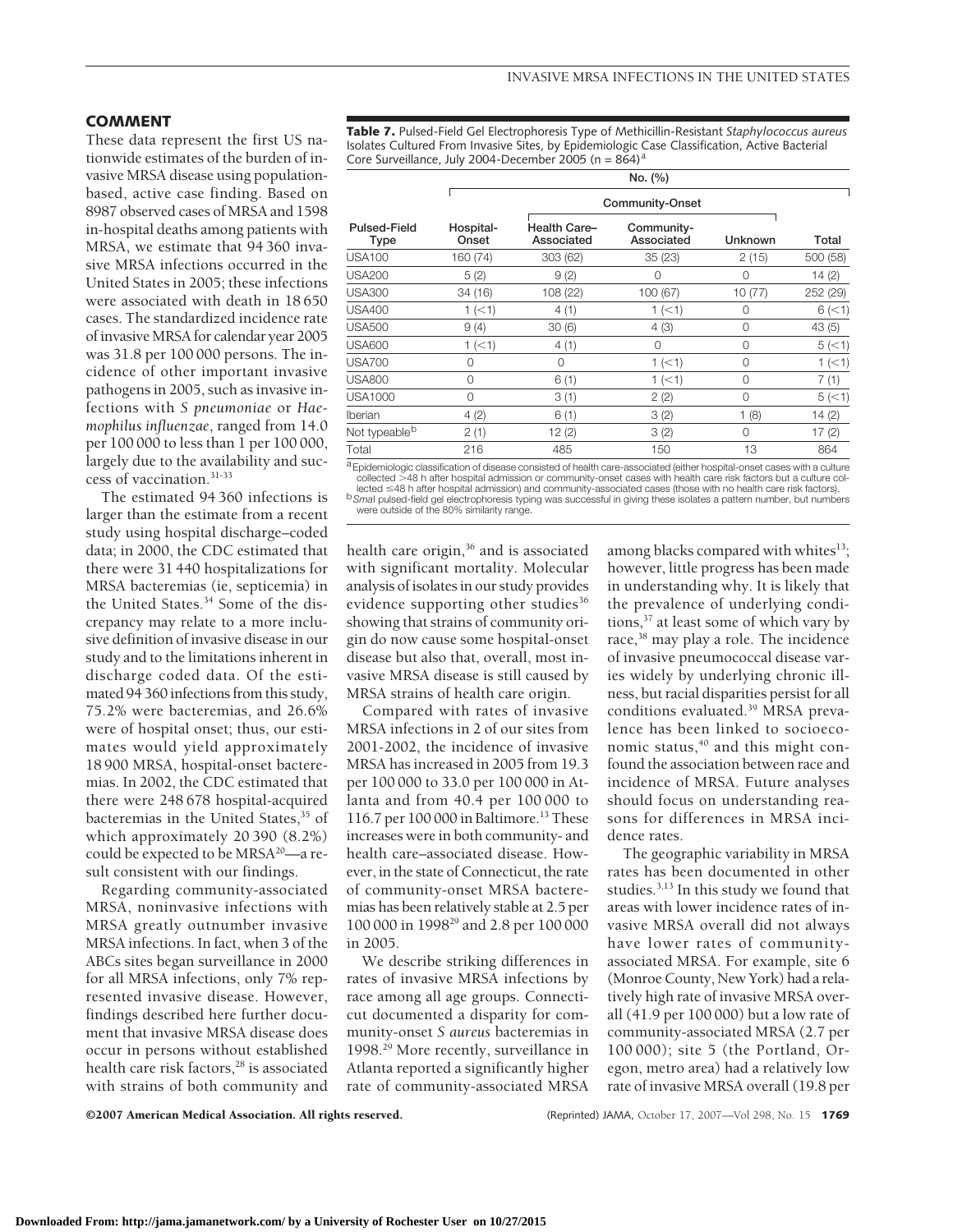100 000) but a high rate of communityassociated MRSA (4.7 per 100 000). In addition to factors already mentioned such as socioeconomic status and underlying conditions, MRSA rates may be higher in urban areas.<sup>29</sup> As with differences in the incidence of invasive MRSA by race, geographic differences are probably multifactorial and complex. Improved understanding can help design and focus prevention messages as well as increase the timeliness of diagnosis and clinical management of invasive infections.

The majority of invasive MRSA cases occurred outside of the hospital (58%) but among persons with established risk factors for MRSA, such as a history of hospitalization in the past year. This observation was also made recently in a study from a single facility.30 Patients with health care risk factors and community-onset disease likely acquired the pathogen from their health care contacts, such as those from a recent hospitalization or nursing home residence. Molecular analysis suggests that most of these infections were caused by MRSA strains of health care origin. If, in fact, these infections represent acquisition during transitions of care from acute care,<sup>41</sup> it follows that strategies to prevent and control MRSA among inpatients, $42,43$  if properly applied, may have an impact on these infections as well as on the traditional hospitalonset infections. Since interventions for MRSA prevention are inconsistently implemented in US hospitals,<sup>44</sup> correlating the impact on either inpatient or outpatient disease will be challenging. Interventions used in the community to control outbreaks consist of improving hygiene and infection control along with enhanced surveillance, diagnosis, and appropriate treatment of infections<sup>45-47</sup>; however, studies of the effectiveness of community-based prevention and control interventions are lacking.

Our estimates have certain limitations. First, we may have underestimated the incidence of invasive MRSA disease if persons in the surveillance areas sought health care from facilities using laboratories outside the surveillance area. However, any underestimate is probably minor in light of the estimates derived from discharge data on MRSA hospitalizations.34

Second, we may have overestimated the incidence of community-associated MRSA if health care risk factors were not well documented in medical records. During surveillance conducted in 2000-2001, patient interviews were used to elicit undocumented health care risk factors; however, the effect on reclassification was small. $^{13}$ 

Third, our surveillance sites were largely urban areas; thus, we might be overestimating the incidence of invasive MRSA.29 Although our surveillance areas comprise a diverse set of regions and are likely representative of the United States, it is not known whether the incidence rates in the observed populations are actually representative of the distribution of incidence rates in other US cities. Since the methodology of population-based surveillance produces a single point estimate without confidence intervals (ie, all cases are identified), we calculated interval estimates excluding site 7 (Baltimore City) to allow the reader to interpret a range of estimates reflecting differentmetropolitan areas. Regarding the high observed incidence rates reported by site 7, we conducted an evaluation to determine whether these results were valid, including a review of casefinding methods, elimination of cases to include only those with zip codes represented in the denominator, contamination in any laboratory, and other potential causes for increased rates; however, none were in error.

Fourth, our measures of deaths represented crude, in-hospital deaths, rather than attributable mortality. It is possible that MRSA infection did not cause or contribute to some deaths.

Fifth, the evaluation of isolates in this study was meant to describe strain diversity and to shed light on the potential crossover of strains from a community origin into the hospital setting. The isolate collection was a convenience sample. Furthermore, we only had test results from isolates of 864 (11.3%) of the cases reported; extrapolation of the molecular characterization to the US population should be avoided.

In conclusion, invasive MRSA disease is a major public health problem and is primarily related to health care but no longer confined to acute care. Although in 2005 the majority of invasive disease was related to health care, this may change.

**Author Contributions:** Dr Klevens had full access to all of the data in the study and takes responsibility for the integrity of the data and the accuracy of the data analysis.

*Study concept and design:* Klevens, Morrison, Gershman, Lynfield, Townes, Craig, Carey, Fridkin. *Acquisition of data:* Klevens, Morrison, Nadle, Petit, Ray, Harrison, Lynfield, Dumyati, Townes, Craig, Fosheim.

*Analysis and interpretation of data:* Klevens, Morrison, Ray, Lynfield, Zell, Fosheim, McDougal, Fridkin.

*Drafting of the manuscript:* Klevens, Morrison, Fridkin. *Critical revision of the manuscript for importan intellectual content:* Klevens, Morrison, Nadle, Petit, Gershman, Ray, Harrison, Lynfield, Dumyati, Townes, Craig, Zell, Fosheim, McDougal, Carey, Fridkin. *Statistical analysis:* Morrison, Zell.

*Obtained funding:* Klevens, Fridkin.

*Administrative, technical, or material support:* Klevens, Ray, Harrison, Lynfield, Townes, Craig, Fosheim, Carey, Fridkin.

*Study supervision:* Klevens, Gershman, Dumyati, Townes, Craig, Carey, Fridkin.

**Financial Disclosures:** None reported.

**Active Bacterial Core surveillance (ABCs) MRSA Investigators**: William Schaffner, MD, Tennessee Emerging Infections Program (EIP); Jessica Buck, Minnesota EIP; Jim Hadler, MD, Connecticut EIP; Monica M. Farley, MD, Georgia EIP; Laurie Thompson Sanza, Maryland EIP; Michael Emerson, Oregon EIP; Brandi M. Limbago, PhD, Fred C. Tenover, PhD, and Jean B. Patel, PhD, Division of Healthcare Quality Promotion, Centers for Disease Control and Prevention (CDC). **Funding/Support:** This study was funded through the Emerging Infections Program, National Center for Preparedness, Detection, and Control of Infectious Diseases, Coordinating Center for Infectious Diseases, CDC. **Role of the Sponsor:** No commercial entity had any role in the design and conduct of the study; the collection, management, analysis, and interpretation of the data; or the preparation, review, or approval of the manuscript.

**Additional Contributions:** We thank Elizabeth Partridge, Pam Daily, MPH, and Gretchen Rothrock, California EIP; Steve Burnite, Deborah Aragon, Nicole Comstock, Allison Daniels, and Jonathan Schwartz, Colorado EIP; Zack Fraser and Nancy L. Barrett, MS, MPH, Connecticut EIP; Wendy Baughman, MSPH, Janine Ladson, MPH, James Howgate, MPH, and Emily McMahan, RN, BSN, Georgia EIP; Janice Langford and Kathleen Shutt, Maryland EIP; Dave Doxrud and Selina Jawahir, Minnesota EIP; Nana Bennett, MD, Anita Gellert, RN, and Paul Malpiedi, New York EIP; Robert Vega, Janie Tierheimer, Karen Stefonek, Michelle Barber, and Ann Thomas, MD, Oregon EIP; Brenda Barnes, Terri McMinn, Jane Conners, and Melinda Eady, Tennessee EIP; and Sandra Bulens, MPH, Chris Van Beneden, MD, MPH, Tami Skoff, MS, Carolyn Wright, and Emily Weston, CDC, for ongoing surveillance and case follow-up; Christina Crane, CDC, for microbiological testing of the isolates; John Jernigan, MD, CDC, for guidance with the design of the surveillance project;